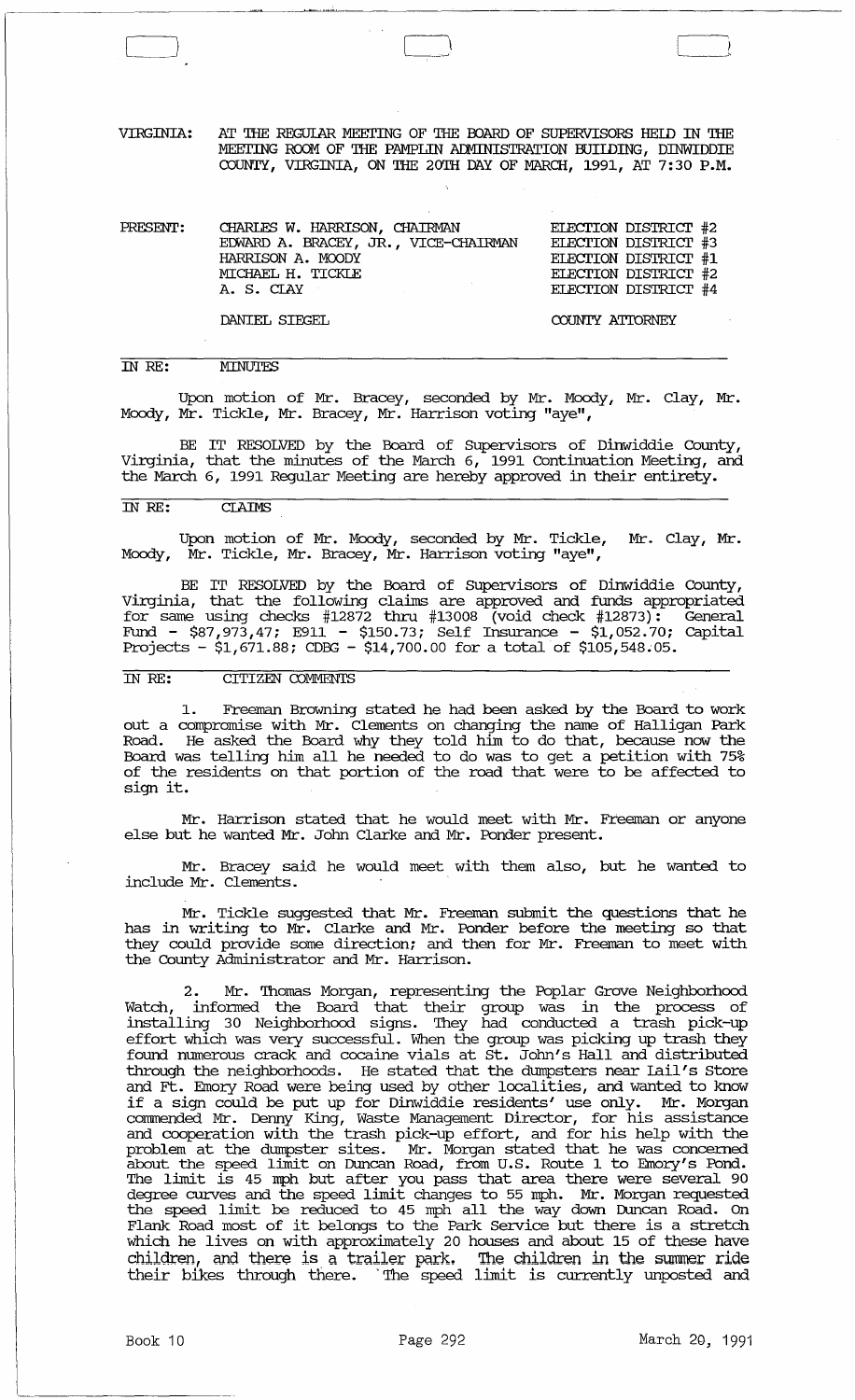everyone takes advantage of that. '!he residents would like to request a 35 mph speed limit there so that the area will be safer for children.

Mr. Harrison informed Mr. Morgan that he should contact VDOT regarding the speed limit signs.

Mr. Morgan also stated that he had contacted the railroad police about the old road beds where people are dumping trash. He asked if the Board could assist in any way it would be appreciated.

The County Administrator f ated the County has no authority over the railroads.

Mr. Tickle stated that a letter should be written to the Sheriff's office requesting his assistance with monitoring the outside use of the dumpsters.

The County administrator was instructed to request a response from the Sheriff in writing.<br>IN RE: AMENDMENTS TO THE AGENDA the Sheriff in writing.

Upon motion of Mr. Clay, seconded by Mr. Tickle, Mr. Clay, Mr. Moody, Mr. Tickle, Mr. Bracey, Mr. Harrison voting "aye",

The following items were added to the agenda:

- 7a. American Cancer society
- 7b. Ordinance to amend the traffic code

### IN RE: NATIONAL PARK SERVICE -- FIVE FORKS DEDICATION

Mr. Frank Deckert, of the Petersburg National Battlefields, wanted to introduce himself to the Board, and to extend to the Board and the residents of Dinwiddie County a personal invitation to the Five Forks Battlefield dedication ceremony to be held March 23.

# IN RE: DINWIDDIE UNIT OF THE AMERICAN CANCER SOCIETY -- JAIL-A-THON

The Assistant County Administrator presented to the Board a request from the Dinwiddie Unit of the American Cancer Society, Virginia Division to use the lawn in front of the Health Department for a JAIL-A-THON to raise money for the American Cancer Society. '!he event is scheduled for May 23, 1991 from 9:00 a.m. to 4:00 p.m., with a rain date for the event on May 30, 1991. The supplies for the event will be furnished by the Cancer Society. The Cancer Society will also provide the County with insurance coverage as requested naming the County as an additional insured.

Upon motion of Mr. Bracey, seconded by Mr. Moody, Mr. Clay, Mr. Moody, Mr. Tickle, Mr. Bracey, Mr. Harrison voting "aye", the American Cancer Society was authorized to use the lawn in front of the Health Department on May 23, 1991 or May 30, 1991 from 9:00 a.m. to 4:00 p.m. to hold a Jail-A-'Ihon upon presentation of all required insurance certificates.

## IN RE: ORDINANCE TO AMEND "MOTOR VEHICLES AND TRAFFIC" CODE

Mr Dan Siegel, County Attorney, stated the County Code needed to be up-dated for enforcement of the Motor Vehicle - Traffic section and to clarify any questions that could come up. He asked the Board to authorize advertisement of the amendment for public hearing.

Upon motion of Mr. Clay, seconded by Mr. Tickle, Mr. Clay, Mr. Moody, Mr. Tickle, Mr. Bracey, Mr. Harrison voting "aye", the Board authorized Mr. Dan Siegel, County Attorney, to advertise for a public hearing for the amendment to the County Code dealing with the "Motor Vehicles and Traffic" Code Ordinance for Dinwiddie County.

'!he County Administrator requested a rendering in writing on the amendment from the Commonwealth Attorney, Mr. T. O. Rainey III.

### IN RE: BUDGET WORKSHOP DATE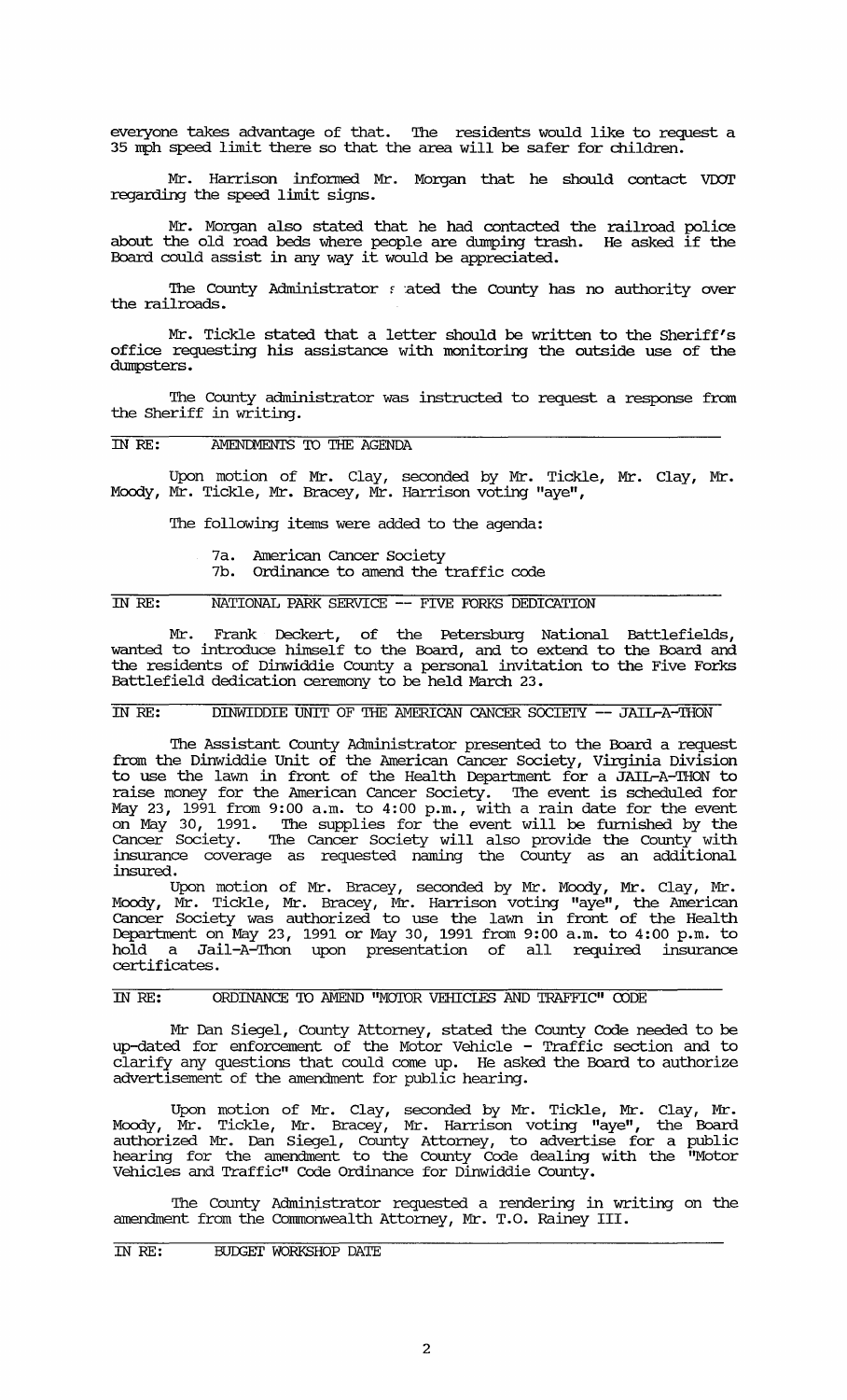'!he County Administrator advised the Board members that it is now time to review the budget requests of the Department Heads, and Constitutional Officers for the coming fiscal year. He asked the Board what day would be the most convenient.

'";;;.-'/ *;Yirr-;;Yi1t;;... .*  'L) J

Tuesday, March 26, 1991 at 9:00 a.m. was agreed upon by the Board members.

### COUNTY ADMINISTRATOR COMMENTS IN RE:

1. The County Administrator advised that the Animal Warden had asked him to inform both the Board and the general public of the advertisement regarding the dog confinement law of Dinwiddie County during the month of April that was being sent to the area newspapers.

2. The Crater District Area Agency on Aging has received an official armouncement by the Virginia Deparbnent for the Aging of the reduction in funds for this year. Due to the reductions the area affected is the Homebound Meals Program. '!he Board of Directors approved the reduction of serving days fram 5 days to 4 days· a week; this action pennits them to add the new referrals for this program yet stay within their budget limitations. '!he agency budget was included for FY '91-92.

The Virginia Department of Transportation sent a letter infonning the Board of the reduction in funds available for transportation improvements for FY 1991-92. voor urged the BOard to review the program in its jurisdiction critically and to present their priorities, including recommendations on projects which could be delayed or deleted. The resident engineers will work directly with the counties in reviewing the Secondary System program.

4. The Virginia Extension Office sent an update letter on March 14, 1991, regarding field staffing and how their reductions are probably going to be addressed.

### IN RE: RESOLUTION -- NATIONAL COUNTY GOVERNMENT WEEK

The County Administrator informed the Board that NACO had adopted the National County Government week resolution, and he requested that the Board also adopt the following resolution.

Upon motion of Mr. Bracey, seconded by Mr. Clay, Mr. Clay, Mr. Moody, Mr. Tickle, Mr. Bracey, Mr. Harrison voting. "aye", the following resolution was adopted:

WHEREAS, county government is the oldest form of local government in the United States; and

WHEREAS, Virginia is the birthplace of county government, with the first counties in America being Virginia's eight original shires that were established in 1634; and

WHEREAS, the County of Dinwiddie, Virginia has been in existence for  $239$  years; and

WHEREAS, 98 percent of the nation's population and two-thirds of Virginia's population live in counties; and

WHEREAS, county governments employed more than 1,900,000 people and spent almost \$103,000,000,000 last year to provide a wide range of services for the benefit of people of the United States; and

WHEREAS, county governments are often the last available resource for providing emergency and long-term services for the poor, the homeless, immigrants, refugees, the disadvantaged and other segments of society; and

WHEREAS, over the past 30 years county goverrnnents have assumed increasing responsibility for the administration and financing of health, welfare, justice, transportation, housing and community development programs; and

WHEREAS, county governments have also been assigned a greater role in solving area wide problems dealing with air pollution, water pollution,

I .. \_\_\_\_\_\_\_\_\_\_\_\_\_ .\_. \_\_\_\_\_\_\_\_ .\_. \_\_\_\_\_\_\_ \_

I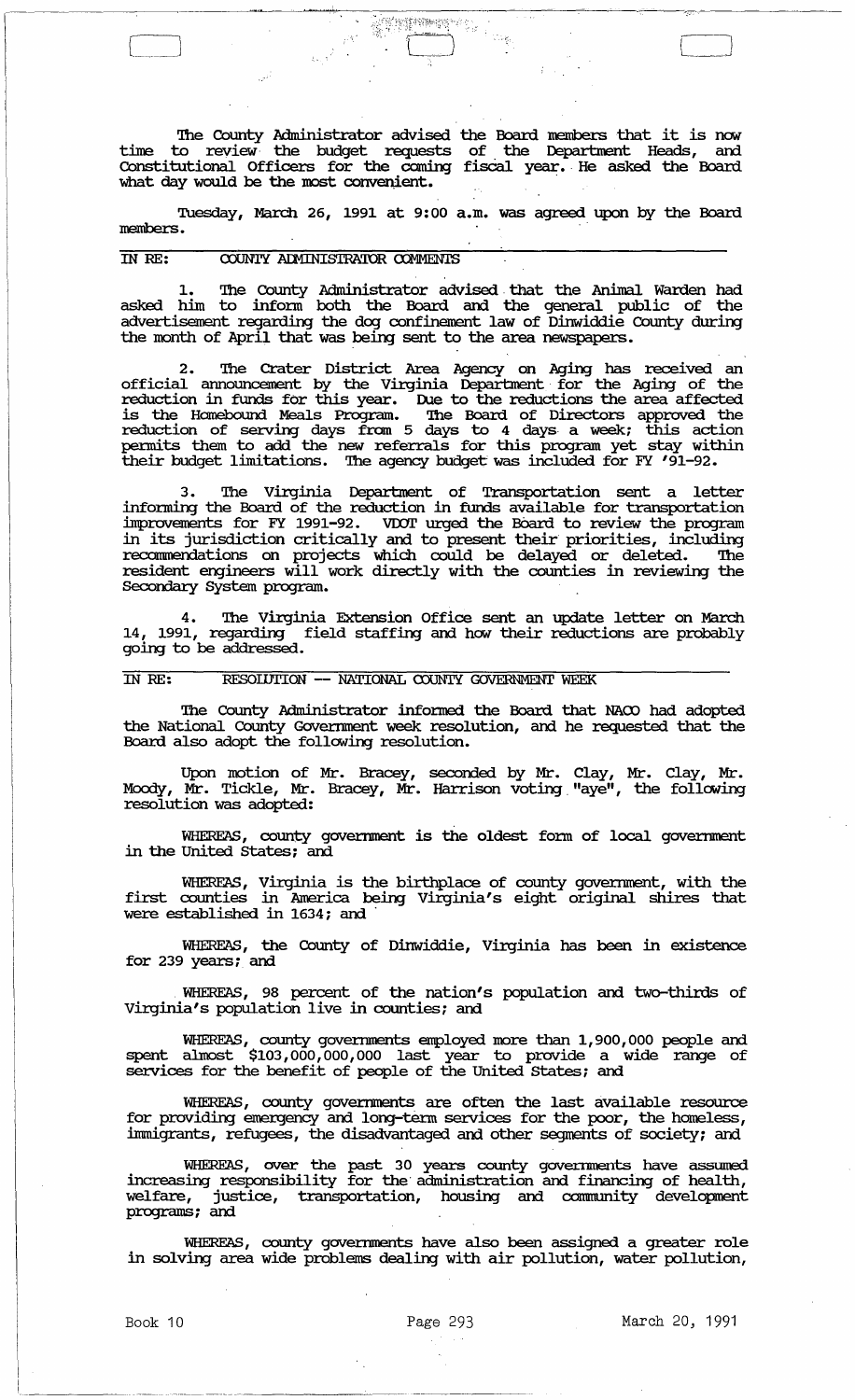solid waste disposal, airports, transit systems, regional parks and other issues:

 $\sim$   $e^{i\pi/2}$ 

NCM, 'lliEREFORE, BE IT RESOLVED by the Board of SUpervisors of Dinwiddie County that the week of April 7 through 13, 1991, is designated as **NATIONM. OOONTY OOVERNMENT WEEK.** 

## IN RE: STRATEGIC MANAGEMENT CONFERENCE

The County Administrator informed the Board that he had the infonnation for the schedule of events for the strategic planning sessions with the VPI representative that the Board had discussed. The location for the conference is at the Chanco Center in Surry, Virginia. The cost is \$504.00 which includes three meals a day, roan service, use of all facilities, beverages (coffee, tea, and fruit punch) during conference, with double occupancy rooms. There will be eight people attending the conference. The possible dates available are: April 18 & 19; 21 & 22 also; April 1 & 2, or 2 & 3.

Mr. Bracey stated that the dates of April 21 and 22 would be best and that he would rather for the bill to be divided by eight and he would pay his way. Since he had asked the citizens and department heads to cut back, the least he could do was do that.

Upon motion of Mr. Bracey, seconded by Mr. Clay, Mr. Clay, Mr. Bracey, Mr. Harrison voting "aye", Mr. Moody, Mr. Tickle voting "nay" the Board voted that the bill for the strategic management session for \$504.00 be divided equally and each pay their own way excluding the VPI representative and his assistant.

Mr. Tickle said if he understood the motion Mr. Bracey made the County Administrator is required to pay his way, is that correct? He said he personally found that in poor taste, due to the fact that when the County sends these people on business trips the Board usually sponsors them.

Mr. Tickle made a motion to exclude the County Adrninistrator from paying his way for the strategic management retreat. There was no second. Mr. Clay, Mr. Moody, Mr. Bracey, voted "nay" Mr. Tickle, Mr. Harrison voted "aye".

Mr. Tickle said he wanted to go on record stating that it is in very poor taste for the Board to require a County employee to pay his own way to represent the County.

### IN RE: RECREATION DIRECIOR

The County Administrator stated that six of the people that had been interviewed for the position of Recreation Director would be called to see if they were still interested in the position, and then asked to return for another interview. The selection for the director for the position of Recreation Director would be made after this interview.

## IN RE: BOARD MEMBER COMMENTS

L.

1. Mr. Bracey stated that the aerobics instructor had been paid as a contractor and no taxes had been taken out. He asked to make sure that this was the proper way to harrlle payments. Mr. Bracey said that he would like to know if the contractor had made a contract with the school would like to know it the contractor had made a contract with the school or if the County is responsible for them. Mr. Bracey stated he didn't of if the county is responsible for them. First hacey is know if the County should take that kind of responsibility.

The Assistant County Administrator told Mr. Bracey that this is the way he had asked the recreation department to handle the contractors last year. She stated that she didn't know, but she thought the Recreation Department contracted directly with the sphool for use of the facility and not the individual.

2. Mr. Clay asked Mr. Ponder, Director of Planning, if he could give an update on the E911 program and the road name changes.

Mr. Ponder stated we were coming along very well, but that a lot of the signs had been torn down, and that was the major problem at the moment. There were approximately 46 signs that had been ordered and were

 $\frac{1}{2}$  ,  $\frac{1}{2}$  ,  $\frac{1}{2}$  ,  $\frac{1}{2}$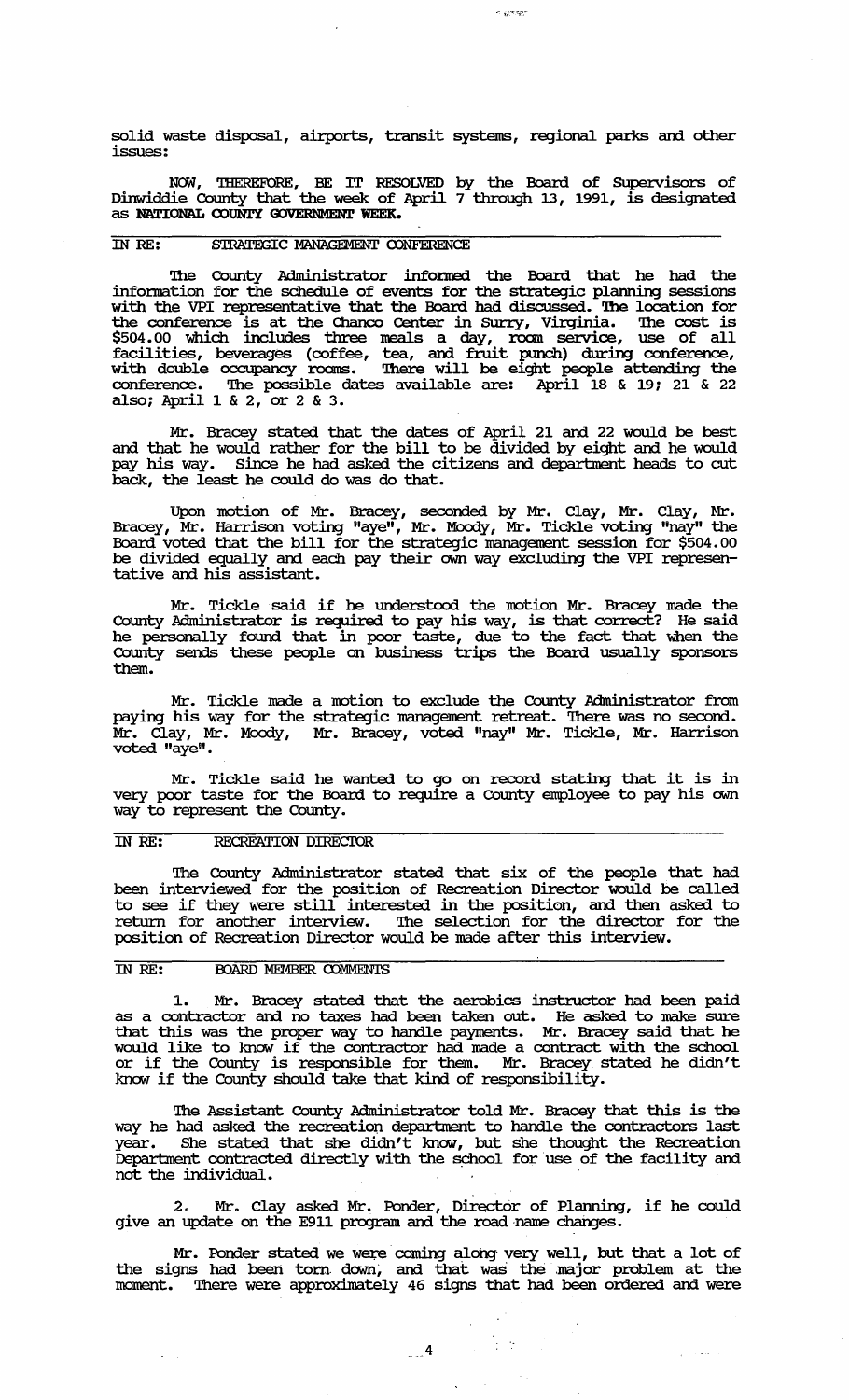scheduled to come in soon. Things were moving better than he had expected and the new addresses for the building permits were caught up. The only other issue involved that will be coming up at the future Board meetings will be some private roads that don't have names. The Board will have to take same action on them.

" ' ' ' ' ' .,t\_ ",.t, .".,',,; ," ..

Mr. Clay asked if C&P had been canpilirg the new addresses in the computer data bank. '

Mr. Porxler stated that the last word that we had received was 81% had been received. He added that 90% had to be in and then C&P would kick in and start to send out verifications.

The County Administrator said at 95%, C&P would go out and begin to gear up for the system.

Mr. Clay was advised he was correct that at that point, we would start on the eighteen months to two years requirement by C&P to build the data base.

Mr. Ponder, explained that he was surprised that we had gotten the 81% so quickly.

### IN RE: EXECUTIVE SESSION

Upon motion of Mr. Clay, seconded by Mr. Bracey, Mr. Bracey, Mr. Clay, Mr. Moody, Mr. Tickle Mr. Harrison voting "aye", pursuant to  $s$ ection 2.1-344 (1) Personnel, Section 2.1-344 (5) Industrial, and Section 2.1-344 (7) Legal, of the Virginia Freedom of Infonnation Act, the Board rroved into Executive Session at 8:43 P.M. A vote havirg been made and approved, the meeting reconvened into Open Session at 12:36 A.M.

### IN RE: CERTIFICATION OF EXECUTIVE MEETING

Upon motion of Mr. Tickle, seconded by Mr. Clay, Mr. Bracey, Mr. Clay, Mr. Tickle, Mr. Moody, Mr. Harrison voting "aye", the following certification resolution was adopted:

WHEREAS, the Board of Supervisors of Dinwiddie County convened an Executive Meeting on this date pursuant to an affinnative recorded vote and in accordance with the provisions of The Virginia Freedom of Infonnation Act; and

WHEREAS, Section 2.1-344.1 of the Code of Virginia requires a certification by the Board of SUpervisors of Dinwiddie County, that such Executive meeting was conducted in confonnity with the Virginia law;

NOW THEREFORE BE IT RESOLVED that the Board of Supervisors of Dinwiddie County, Virginia, hereby certifies that, to the best of each member's knowledge, (1) only public business matters lawfully exempted fram open meetirg requirements by Virginia law were discussed in the executive meeting to which this certification resolution applies; and (2) only such public business matters as were identified in the motion convening the executive meeting were heard, discussed or considered by the Board of SUpervisors of Dinwiddie County, Virginia.

### IN *RE:* AllJOURNMENT

Upon motion of Mr. Moody, seconded by Mr. Tickle, Mr. Bracey, Mr. Clay, Mr. Moody, Mr. Tickle, Mr. Harrison voting "aye", the meeting was continued until  $8:30$  a.m. Tuesday, March 26, 1991.

 $\frac{1}{\sqrt{2}}\left(\frac{\sqrt{2}}{2}\frac{\partial \mathcal{L}}{\partial \mathbf{r}}\right)$  (Marrison)  $_7$  W. Defirson

Chainnan, Board of SUpervisors

**ATTEST:**  $\sqrt{\text{ashwell}}, \overrightarrow{\text{Jr}}$ Déwey P. County Administrator

و المستشهر المساح